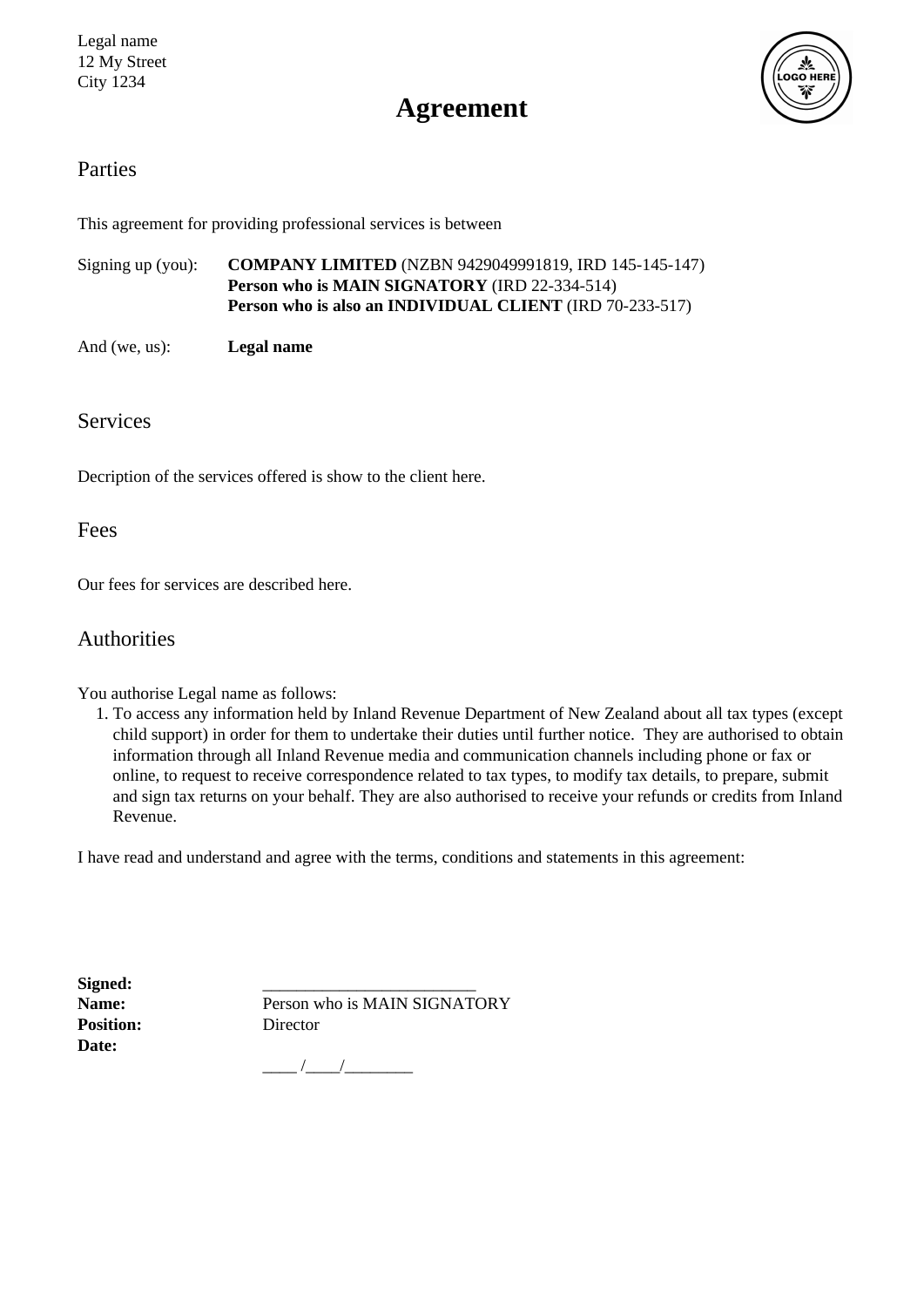Signed:<br>Name: **Date:**

Person who is also an INDIVIDUAL CLIENT

\_\_\_\_ /\_\_\_\_/\_\_\_\_\_\_\_\_